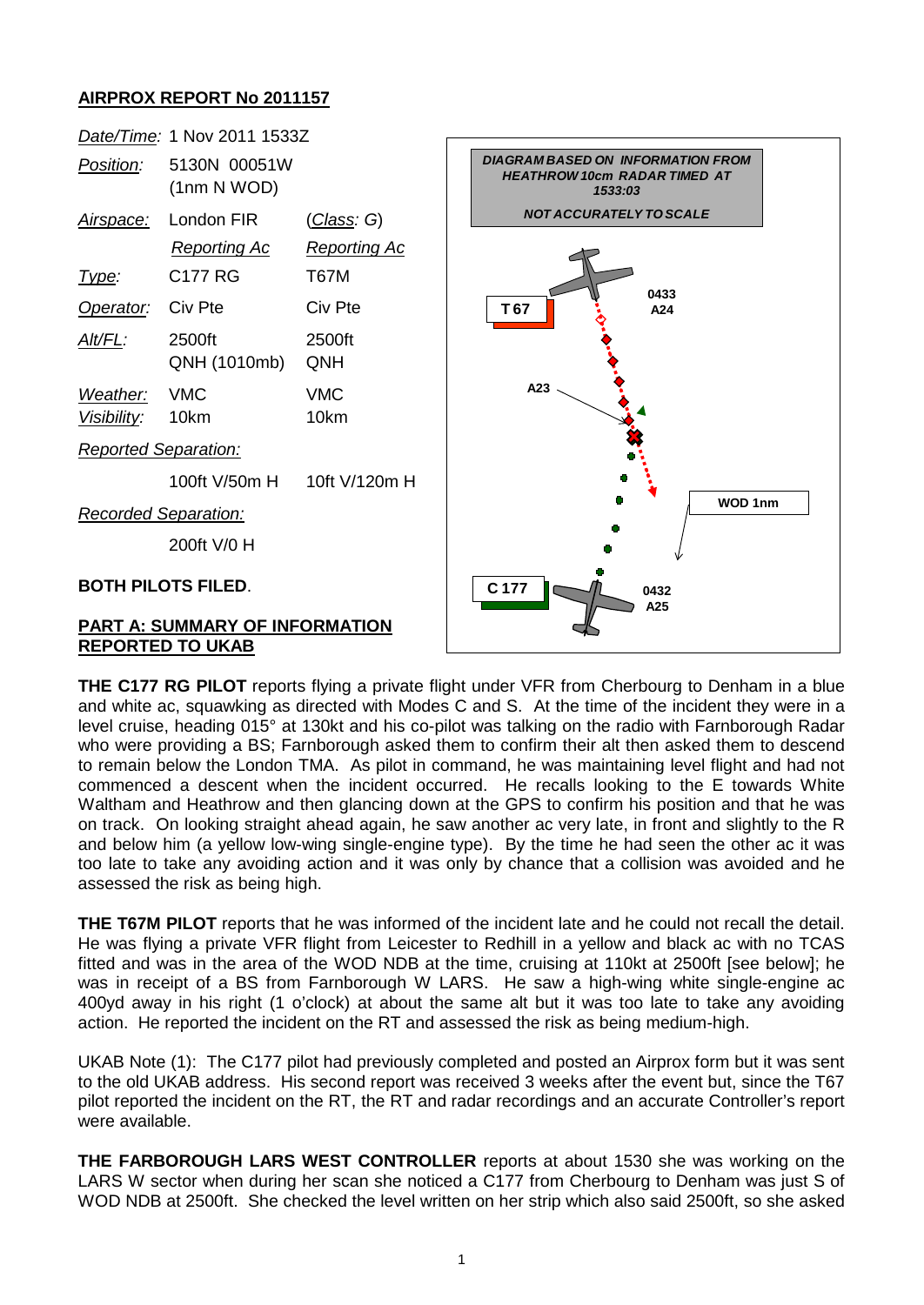the C177 pilot to confirm his level. The pilot confirmed that he was at 2500ft so she told him to descend to 2400ft to remain clear of CAS. Just as she finished telling him this she noticed that there was a 0433 (Farnborough) squawk just N of WOD indicating 2400ft. She was just about to warn the C177 about this traffic but thought that by the time she had told each of them about each other it would be too late. The C177 pilot then asked her to repeat her last transmission as he had just flown very close to another ac. The controller repeated her last transmission and the pilot did not say anymore on the matter. A couple of min later, the 0433 squawk that was a T67 from Leicester to Redhill asked for a TS, which she duly upgraded him to. At 1538 the T67 pilot asked if she had a C182 on frequency going opposite direction to him and the controller confirmed that she had worked a C177 on that detail. He then said he had a near-miss with that ac and would like to file an Airprox. Both ac were on a BS at the time of the Airprox.

**ATSI** reports that the Airprox occurred at 1533:04, in Class G airspace, 0.6nm NNE WOD NDB, at a distance of 15nm on the Heathrow 09R centreline and below the London TMA-1, Class A CAS, which has a base alt of 2500ft. The area around WOD is a known area of high intensity traffic below the base of CAS, with traffic routeing N and S overhead WOD.

The C177 was operating VFR on a flight from Cherbourg to Denham and the T67 was also operating VFR on a flight from Leicester to Redhill. Both ac were in receipt of a BS from Farnborough LARS-W; traffic levels were assessed as medium to high.

CAA ATSI had access to RTF and area radar recordings, together with written reports from the controller, both pilots and the ATSU unit investigation report.

The Heathrow weather was:

METAR EGLL 011520Z 23007KT 190V260 9999 FEW027 15/08 Q1010 NOSIG=

At 1518:20, the C177 pilot contacted LARS W, flying from Cherbourg to Denham via WOD and Wycombe, reporting just S of Petersfield at an alt of 2500ft on QNH 1010; a BS was agreed and the pilot was instructed to squawk 0432.

At 1526:21, the T67 pilot contacted LARS W on handover from LARS N squawking 5031; the pilot was instructed to squawk 0433 and a BS was agreed.

The LARS W controller's attention was drawn to the C177 just S of WOD at 2500ft, the base level of London TMA-1. At 1532:49, the controller asked the C177 to confirm his level and the pilot responded, *"Currently at 2500ft on QNH 1010".* Radar recordings show the C177 overhead WOD tracking N and indicating an alt of 2500ft with the T67, 1nm N of WOD tracking S indicating an alt of 2400ft. The controller replied, *"(C177 C/S) roger, can you descend to two four zero zero feet that will keep you clear below controlled airspace".*

The controller then noticed the 0433 squawk [the T67] indicating an alt of 2400ft and considered it was too late to pass a warning to the C177. At 1533:00, radar recordings show the distance between the two ac was 0.1nm on reciprocal tracks. The C177 was indicating an alt of 2500ft and the T67 2400ft. The C177 pilot then responded to the controller, *"Can you repeat that please, just had an ac pass by one hundred feet repeat please (C177 C/S)".* At 1533:05, radar recordings show the two ac had passed abeam; the C177 was maintaining an alt of 2500ft and the T67 at an alt of 2300ft descending.

At 1533:15, the controller again asked the C177 pilot to descend to an alt of 2400ft to keep outside CAS and this was acknowledged correctly. At 1533:32, the T67 pilot requested a TS and the C177 was shown indicating an alt of 2300ft.

At 1537:29, the C177 reported leaving the frequency for Denham and shortly afterwards at 1538:02, the T67 pilot asked if LARS W had spoken to a C182 routeing in the opposite direction; this was confirmed as the C177 and the T67 pilot advised that an Airprox would be filed.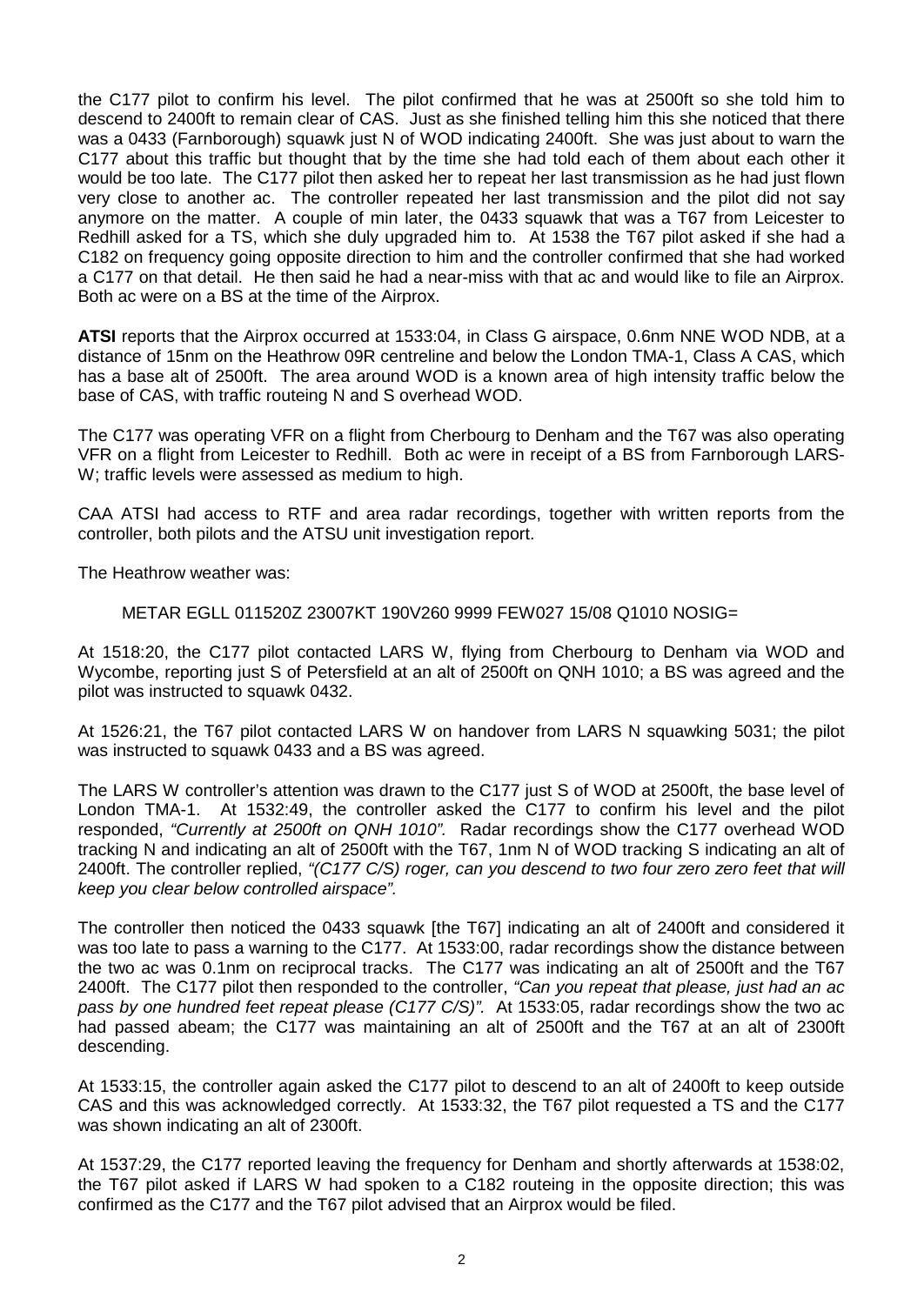The LARS W controller's attention was drawn to the C177 approaching WOD at 2500ft, the base level of the London TMA-1 Class A CAS. The controller had not observed the T67 and asked the C177 to descend to 2400ft to remain below CAS. The C177 pilot did not initially hear this transmission and maintained 2500ft as the T67 passed in close proximity 200ft below. The controller then recognised that the T67 was in conflict, but judged that it was too late to pass a warning as the two ac were already passing abeam. There was no requirement for the controller to monitor the flights as both ac were in receipt of a BS. CAP 774, UK Flight Information Services, Chapter 2, Page 1, Paragraph 1, states:

'A Basic Service is an ATS provided for the purpose of giving advice and information useful for the safe and efficient conduct of flights. This may include weather information, changes of serviceability of facilities, conditions at aerodromes, general airspace activity information, and any other information likely to affect safety. The avoidance of other traffic is solely the pilot's responsibility.

Basic Service relies on the pilot avoiding other traffic, unaided by controllers/FISOs. It is essential that a pilot receiving this service remains alert to the fact that, unlike a Traffic Service and a Deconfliction Service, the provider of a Basic Service is not required to monitor the flight'.

The two ac flying on reciprocal tracks in the vicinity of WOD and operating below the base of the London TMA-1, came into close proximity. Both ac were flying VFR and in receipt of a BS from Farnborough LARS-W. The controller did not observe the conflict in sufficient time to pass a warning and under a BS there was no requirement for the controller to monitor the ac.

UKAB Note (2): An analysis of the Heathrow 10cm radar showed the incident clearly as depicted above. The C177, squawking 0432 approaches the CPA tracking 015° at an alt 2500ft. Meanwhile the T67, squawking 0433 tracks 165° at an alt of 2400ft before descending to 2300ft on the sweep before the CPA. The contacts merge 1nm N of WOD at 1533:03 the C177 indicating an alt of 2500ft and the T67 2300ft.

## **PART B: SUMMARY OF THE BOARD'S DISCUSSIONS**

Information available included reports from the pilots of both ac, transcripts of the relevant RT frequencies, radar recordings, reports from the air traffic controller involved and reports from the NATS and the appropriate ATC and authorities.

UKAB Note (3): The following additional information was provided by NATS following a conversation between their investigator and the T67 pilot.

'The pilot of (T67 Reg) stated he had to push forward on the controller column to avoid (C177 Reg); the pilot stated this was the only option available. The pilot of (T67 Reg) stated he couldn't turn right as this would take the plane into the path of C177 Reg) and couldn't turn left as this may of caused a mid air wing tip collision'*.*

Although this was passed to the UKAB by NATS, it was inadvertently not included in the Part A distributed to Members before the Meeting. However, it was taken into account by the Members in theier assessment of the Airprox at the meeting.

Members observed that the incident took place in Class G, 'see and avoid' airspace at a known choke point where 'head on' encounters between N'bound and S'bound traffic are commonplace. In addition to the horizontal choking, the base of the LTMA is 2500ft and this is also a significant vertical constraint to VFR transits.

Members noted that both ac were operating under a BS from Farnborough LARS and that after the event the T67 pilot asked for an upgrade to a TS and this was granted. Members therefore agreed